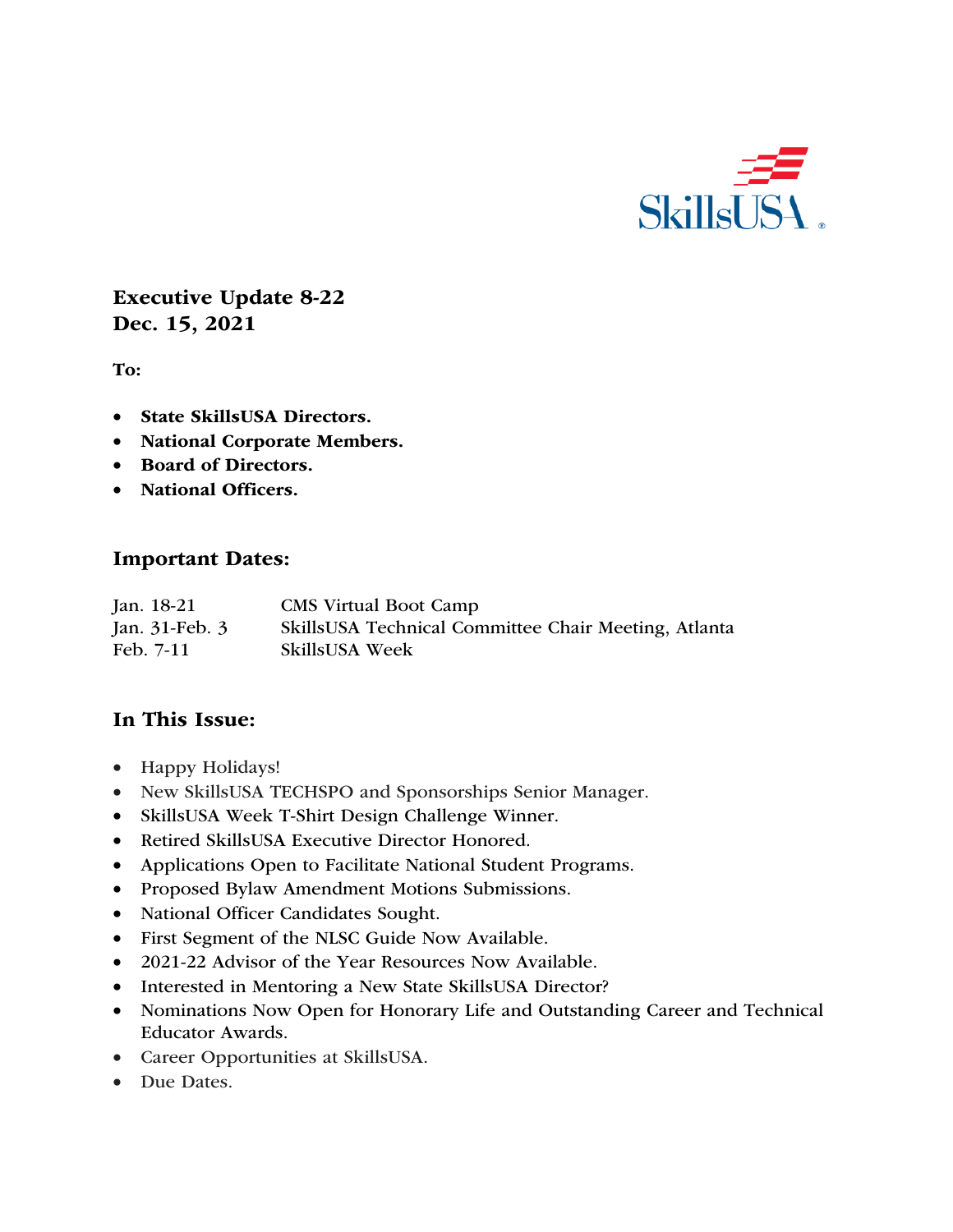## Happy Holidays!

All of us at SkillsUSA hope you each have a wonderful holiday season and a safe, healthy and prosperous 2022. Please note that the SkillsUSA National Leadership Center will be closed for the holiday season from Dec. 20-31. The Executive Update will resume on Jan. 15, 2022.

## New SkillsUSA TECHSPO and Sponsorships Senior Manager

We're pleased to announce that Julie Dufour has joined the Office of Business Partnerships and Development as senior manager of SkillsUSA TECHSPO and Sponsorships. She brings over 10 years of large-scale event management experience and spent the last six years engaged in direct sponsorship program development and management. Julie's areas of expertise include event planning and logistics, project management, sponsorship creation and fulfillment, and budget management. Julie holds a Bachelor of Arts degree in marketing. Please join us in welcoming *Julie* Dufour to the SkillsUSA team!

## SkillsUSA Week T-shirt Design Challenge Winner

Congratulations to Ellis Eley from LaGrange (Ga.) High School for winning the 2022 SkillsUSA Week T-Shirt Design Challenge! Once the SkillsUSA Week shirts have gone live on The SkillsUSA Store, we'll make an official announcement. Stay tuned!

#### Retired SkillsUSA Executive Director Honored

During this year's Association for Career and Technical Education (ACTE) Vision Conference, SkillsUSA Executive Director Chelle Travis and board member Danny Camden presented retired executive director Tim Lawrence with the ACTE Trade and Industrial Division Lifetime Achievement Award. This award recognizes CTE professionals for their leadership on behalf of ACTE, their innovations in CTE and their contributions to the field over an extended period. Congratulations to Tim for his many years of dedication to SkillsUSA and career and technical education!

#### Applications Open to Facilitate National Student Programs

SkillsUSA is accepting applications for experienced independent contractors to serve as national program facilitators for SkillsUSA's various student development conferences, workshops and virtual experiences. These include the SkillsUSA Connect to My Future Career Conference (virtual) in May 2022; Leverage and Activate in June 2022; the Delegates program in June 2022; and the Washington Leadership Training Institute in Sept. 2022. Successful applicants must have excellent interpersonal skills, writing skills, the ability to communicate persuasively and amiably with key stakeholders (including students, advisors and state SkillsUSA directors), and experience facilitating content (virtually and/or in-person) to groups ranging from five to 300. Applications are open through Jan. 3, 2022 and will remain on file to be pulled as new opportunities become available. Complete the application here. If you served as a SkillsUSA national facilitator within the past two years and completed the work in good standing, a new application does not need to be submitted.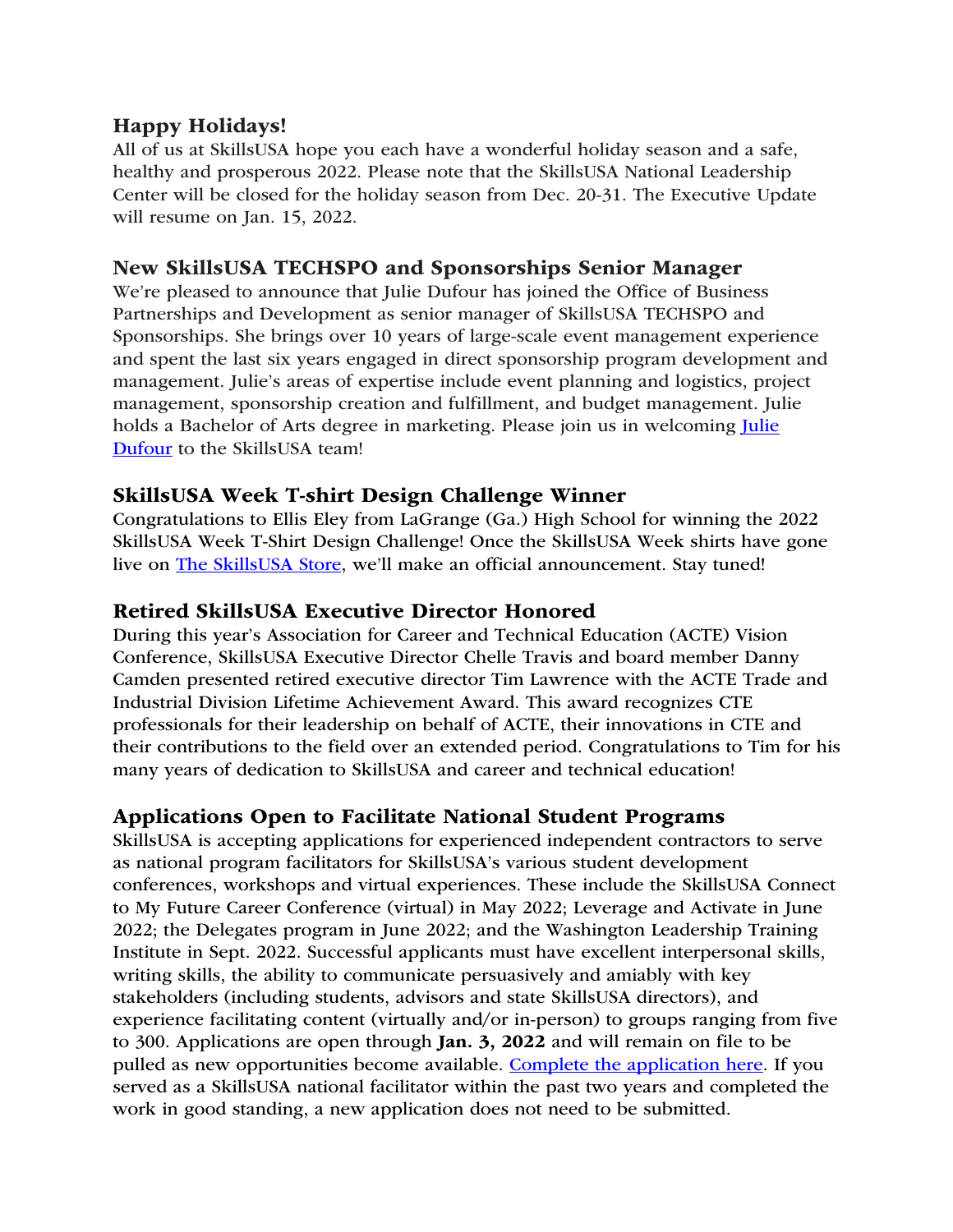### Proposed Bylaw Amendment Motions Submissions

Current SkillsUSA members can submit proposed bylaw amendments for middle school, high school and college/postsecondary divisions. Bylaw amendment motions must be submitted in writing to Tyler Chaffin by Saturday, Jan. 22, at 5 p.m. ET. SkillsUSA's National Executive Council and board of directors will review all submissions during the March 2021 board meeting. All motions will be distributed to state SkillsUSA directors no later than April 22. Motions will then be presented for vote at the official business meeting of the House of Delegates during the 2022 NLSC. Bylaw amendments are governed by Article XII of the high school and college/postsecondary bylaws and Article X of the middle school bylaws. For more information and to view the bylaws, go here. The motion form is located here and on the website. For questions, contact Tyler Chaffin.

## National Officer Candidates Sought

The 2022-23 National Officer Program Guide and application are now live on the website. All applications must be submitted by **June 1 at 6 p.m. ET**. Potential national officer candidates must have the following before applying: Verification of SkillsUSA Framework Certification, completing the e-course and all associated work, and passing the assessment with a minimum score of 80%; verification of the CTE Knowledge Certification, completing the e-course and all associated work, and passing the assessment with a minimum score of 80%; and verification of completion and passing of the first three units of either the Advanced or Adult Learner Course of the SkillsUSA Career Essentials program, including all work and unit tests, with a minimum score of 80%. Note: If the Career Essentials credential is not earned prior to election, national officers will be required to earn it during their year of service. Access to certifications and the Career Essentials is offered at no cost, with an application deadline of Feb. 1. Further details are available in the program guide.

# First Segment of the NLSC Guide Now Available

*State SkillsUSA Directors:* Thanks to your input, our team now understands that you need more information about the National Leadership and Skills Conference, and you need it earlier than you typically receive it. We took your feedback and developed a plan to share the NLSC State Directors Guide in segments. You can access an early version of the 2022 SkillsUSA State Directors Guide here. The guide is provided each year to help state directors prepare for conference, and it covers many key topics. We will be adding more content and re-releasing the NLSC State Directors Guide again in March and in June. We hope this aids in your ability to make decisions and share timely information with your advisors and members. For questions, contact any SkillsUSA staff member.

# 2021-22 Advisor of the Year Resources Now Available

This year's Advisor of the Year (AOY) information and resources are located on SkillsUSA CONNECT. There are two separate state director guides: one for state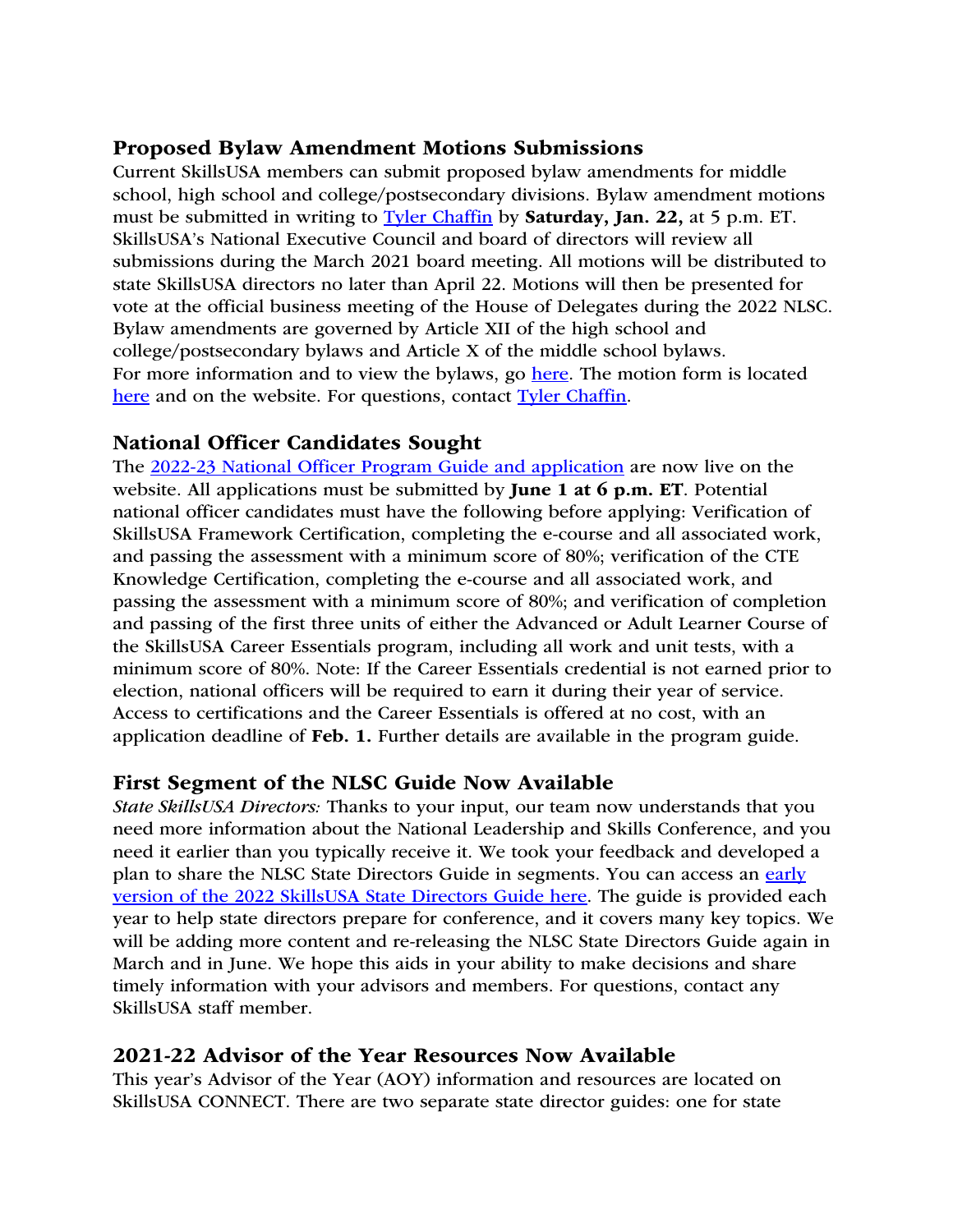associations that will use the AOY section of the SkillsUSA Register site to collect and judge state-level AOY applications and the other for state associations that will select their AOY recipient using their own process/methods and then submit their state winner into the National AOY program. To access the information, log in to SkillsUSA CONNECT and go here. Look for additional information in the upcoming Weekly Roundup. The deadline for state directors to submit their state recipient is April 1. For questions, contact Taryn Erminio.

#### Interested in Mentoring a New State SkillsUSA Director?

State SkillsUSA directors can use their experience as state leaders to help others by mentoring a new state director. To participate, potential mentors are asked to complete a short application. You will then be sent a mentor guide to prepare you to serve and will be notified when there is a new state director identified as a match. Complete a mentor application here. For questions, contact Gayle Silvey.

## Nominations Now Open for Honorary Life and Outstanding Career and Technical Educator Awards

If you would like to nominate an individual for recognition as a SkillsUSA Honorary Life Member or Outstanding Career and Technical Educator for recognition at national conference in June, please complete the online applications here. The deadline is Feb. 15. For questions, contact Laura Rauch.

#### Career Opportunities at SkillsUSA

SkillsUSA has several career opportunity openings in the Office of Business Partnerships and Development and the Office of Education. More information is available here.

# Due Dates

#### January

| Jan. $1$  | SkillsUSA Week Chapter Grant applications due                      |
|-----------|--------------------------------------------------------------------|
| Jan. 3    | Facilitator applications due                                       |
| Jan. 21   | Educational Resources and Career Essentials Grant applications due |
| Jan. $22$ | SkillsUSA Bylaw Amendment Motions submissions due                  |
| February  |                                                                    |
| Feb. 1    | Marsha Daves Memorial Scholarship applications due                 |

- Feb. 1 Free National Officer Career Essentials credential applications due
- Feb. 15 SkillsUSA Honorary Life and Outstanding Career and Technical Educator Awards nominations due

#### March

- March 1 SkillsUSA national membership deadline
- March 1 #MasteroftheTrade Scholarship applications due.